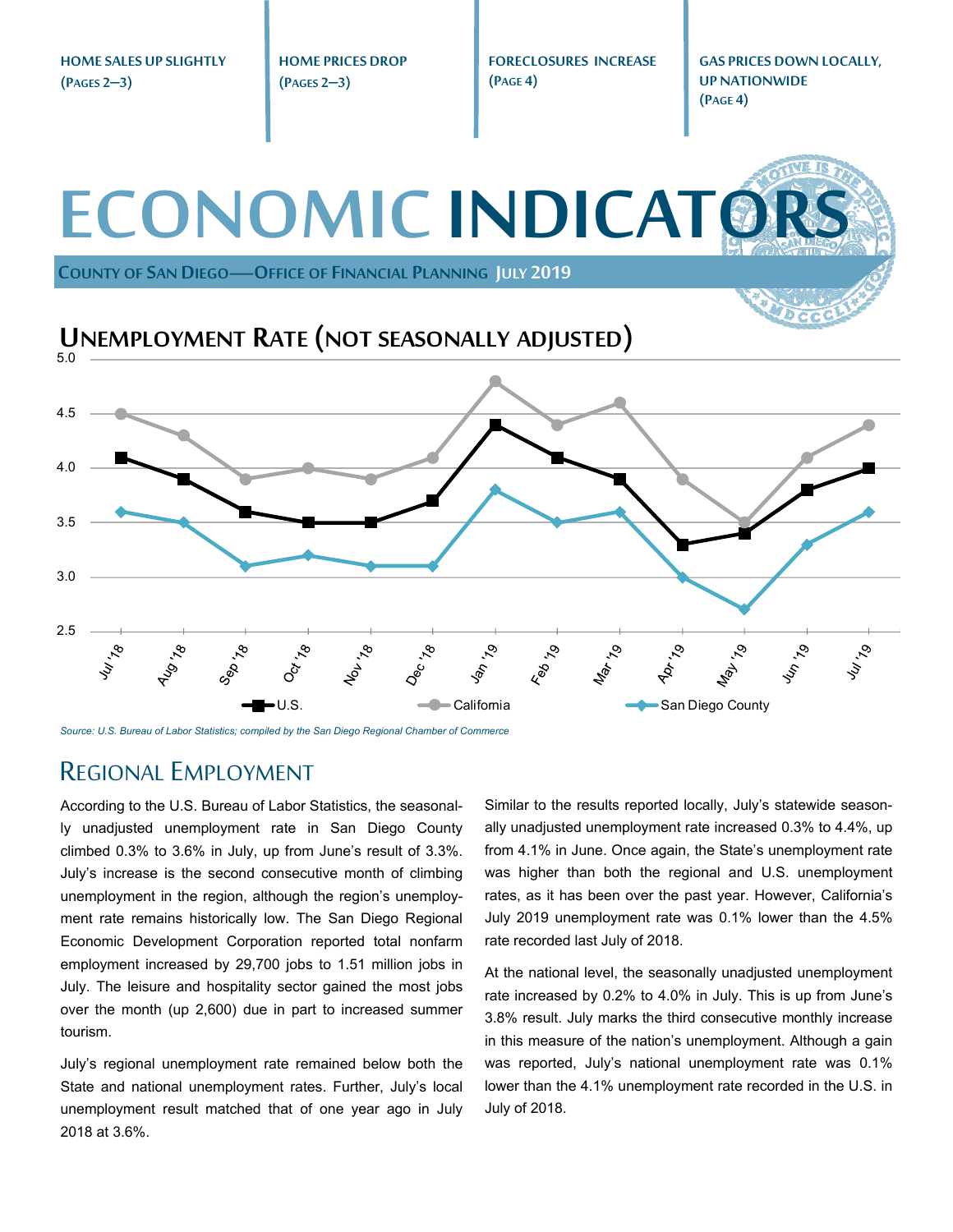



**AVERAGE NUMBER OF DAYS ON MARKET MEDIAN PRICE OF EXISTING SINGLE FAMILY HOME**



## HOUSING MARKET: EXISTING SINGLE FAMILY HOMES

In July, the region's housing market reported 2,028 existing single family homes sold, an increase of 2.4% from the 1,980 homes sold in June. July's results mark a slight increase after a drop in single family home sales the previous month. However, sales in this market sector were below the prior year's results, at 3.3% less than the 2,097 single family homes sold in July of 2018.

On average, single family homes in the region were on the market for 29 days in July, an increase of 2 days from June's 27-day result. July's average market time was an increase of 1 day from the 28-day market time seen in July of 2018.

July 2019's median price of an existing detached single family home dropped 2.2% to \$655,000. July's decline in median price was the first monthly decrease seen thus far in 2019, and was down from June's median price of \$670,000. July's reported median price increased a modest 0.6% compared to one year ago in July of 2018 when the median price was \$651,000.

Whether July's moderate sales and drop in home prices signals a change in the region's single family home sector remains to be seen.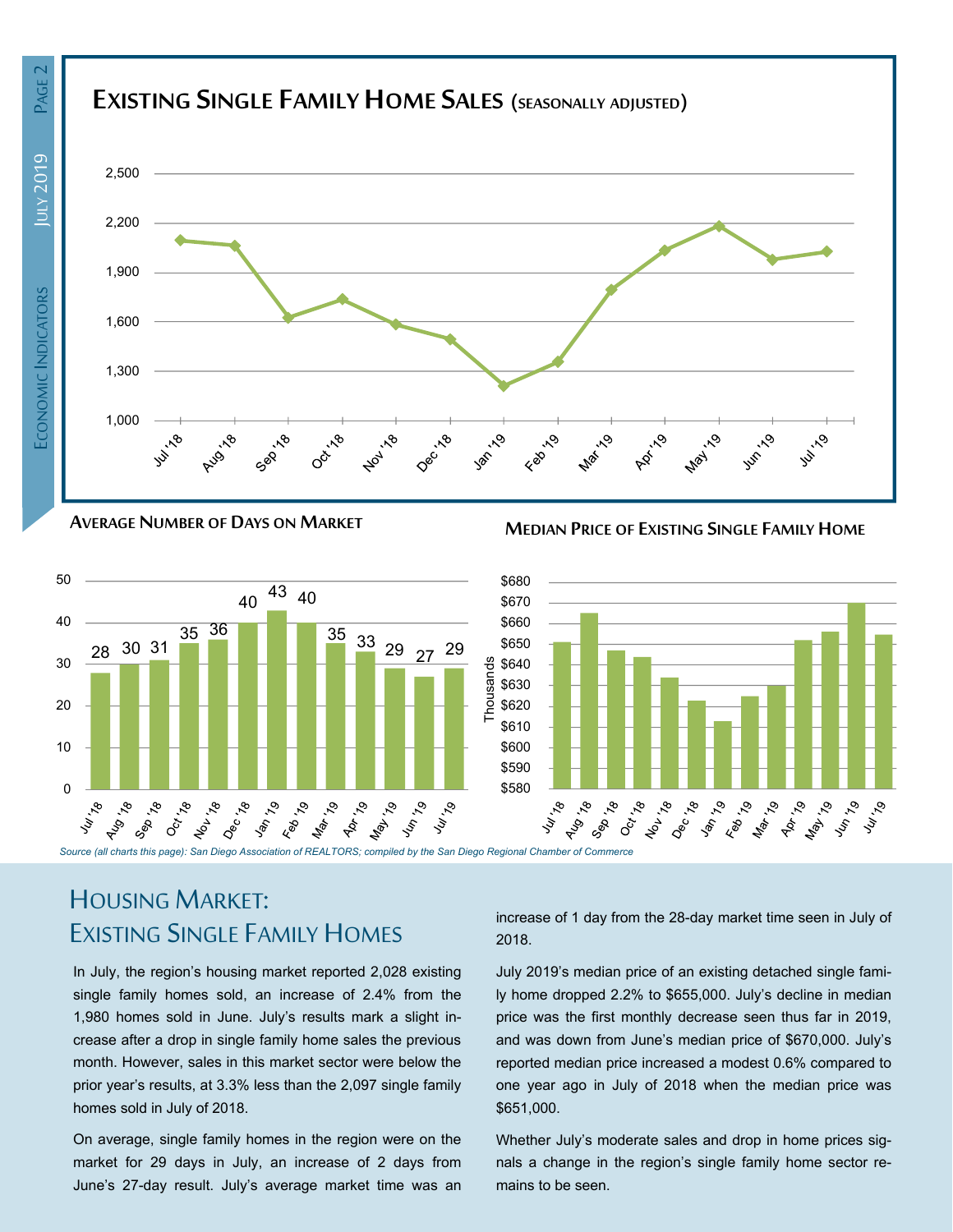## **EXISTING ATTACHED HOMESALES (SEASONALLY ADJUSTED)**



**MEDIAN PRICE OF EXISTING ATTACHED HOME AVERAGE NUMBER OF DAYS ON MARKET EXISTING ATTACHED HOME SALES**





# HOUSING MARKET: EXISTING ATTACHED HOMES

The number of existing attached homes sold in San Diego County in July increased 5.1% to 1,025, up from the 975 existing attached homes sold in June. July's uptick in sales of attached homes follows the first month-over-month decline in sales thus far reported in June 2019. July's results were down 2.8% from the 1,055 attached homes sold one year ago in July of 2018.

On average, existing attached homes sold in San Diego County in July were on the market for 27 days, marking a 5 day decrease from the 32-day market time seen in June. July's results were 2 days greater than the 25-day average market time seen one year ago in July of 2018.

In July, the median price of an existing attached home in the region dropped by 1.5% to \$435,000, a decrease from June's median price of \$441,500. However, July's median price for attached homes was up 1.2% compared to the median price of \$430,000 reported one year ago in July of 2018.

Similar to the single family home sector, July's results are mixed, with an increase in sales in the region's attached home sector combined with falling market time and median price. Data from the second half of 2019 will bring insight into whether July's changes signal a long term shift in the region's real estate market.